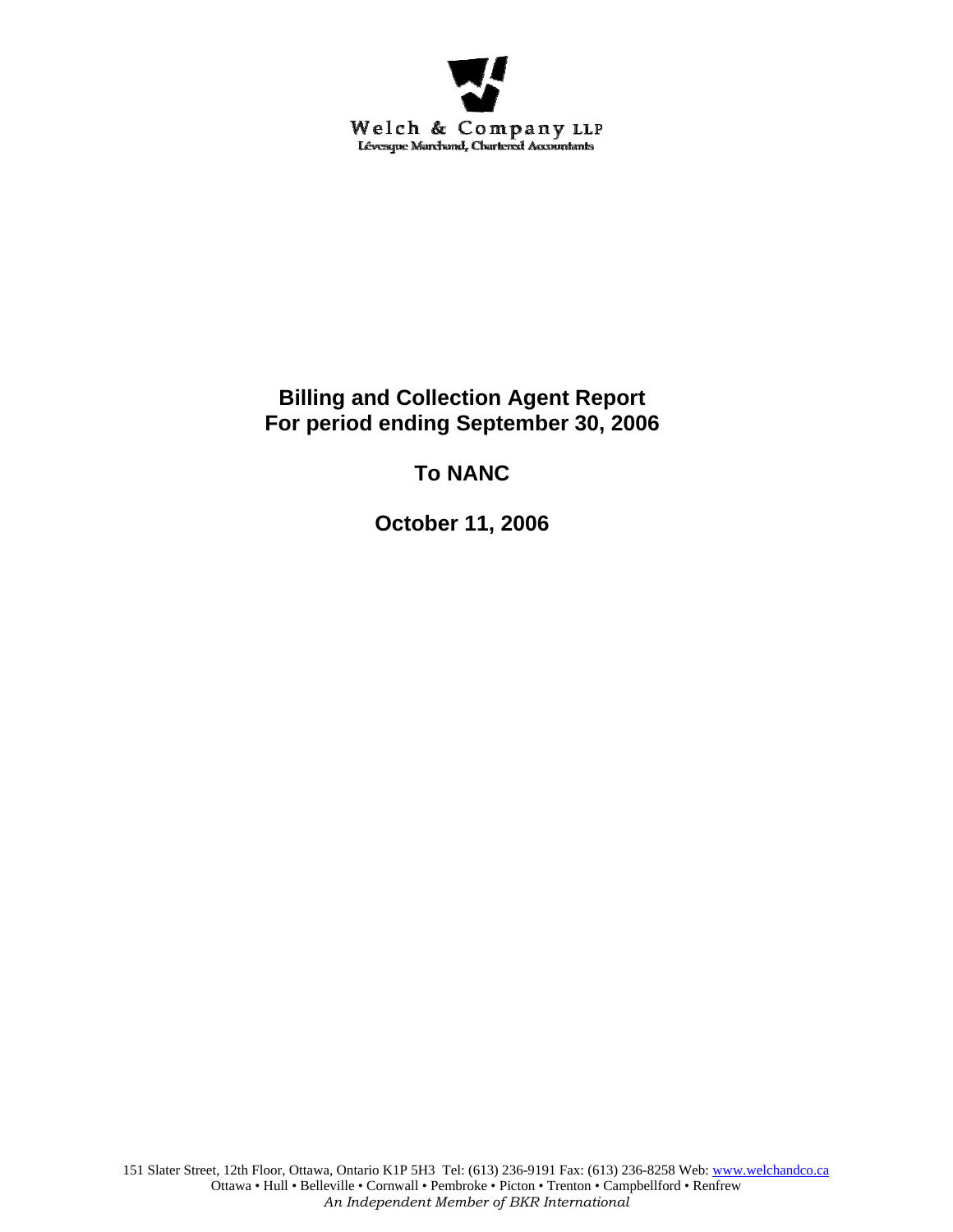### **NANPA FUND STATEMENT OF FINANCIAL POSITION SEPTEMBER 30, 2006**

| <b>Assets</b>                                                                    |           |                 |
|----------------------------------------------------------------------------------|-----------|-----------------|
| Cash Balance in bank account                                                     |           | \$<br>67,286    |
| Dreyfus Government Cash Management Fund                                          |           | 5,323,000       |
| Receivable from US Carriers                                                      | 266,789   |                 |
| Receivable from Canada                                                           | 5,791     |                 |
| Receivable from Caribbean countries                                              | 3,235     |                 |
| Receivables forwarded to FCC for collection (Over 90 days)                       | 76,189    |                 |
| Allowance for uncollectible accounts                                             | (270,000) | 82,004          |
| Interest receivable                                                              |           | 20,667          |
| <b>Total assets</b>                                                              |           | 5,492,957       |
| Less: Accrued liabilities (see below for makeup)                                 |           | (1,471,430)     |
| <b>Fund balance</b>                                                              |           | 4,021,527<br>\$ |
| <b>Makeup of Accrued Liabilities</b> (see following page for additional details) |           |                 |
| Welch and Company LLP                                                            | 19,900    |                 |
| <b>NEUSTAR Pooling 1K Block Pooling Expenses</b>                                 | 955,824   |                 |
| <b>NEUSTAR Admin Expenses</b>                                                    | 235,818   |                 |
| Data Collection Agent - USAC                                                     | 13,825    |                 |
| Carrier audits                                                                   | 171,063   |                 |

**\*\*\*\*\*\*\*\*\*\*\*\*\*\*\*\*\*\*\*\*\*\*\*\*\*\*\*\*\*\*\*\*\*\*\*\*\*\*\*\*\*\*\*\*\*\*\*\*\*\*\*\*\*\*\*\*\*\*\*\*\*\*\*\*\*\*\*\*\*\*\*\*\*\*\*\*\***

\$ 1,471,430

### **Other items of note**

During September 2006, the Dreyfus Government Cash Management Fund earned a rate of return of 4.79%.

Fund audit 75,000

The fiscal year end of the Fund is September 30, 2006. Work has commenced with the FCC auditors.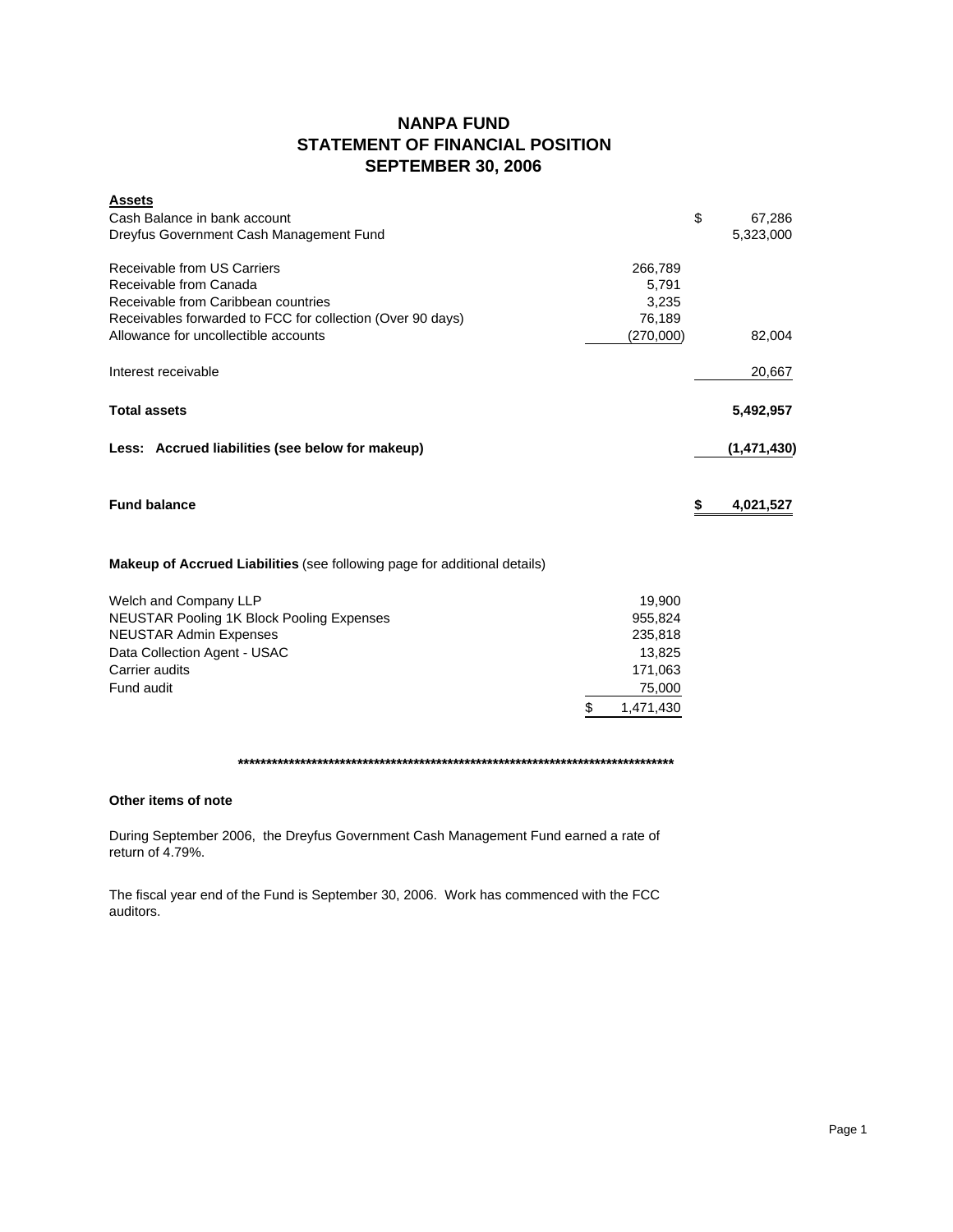#### **NANPA FUND FORECASTED STATEMENT OF CHANGES IN FUND BALANCEJULY 2006 TO SEPTEMBER 2007**

|                                                                               |            | Actual                 |                        | Projected              |                        |                        |                        |                        |                        |                      |                      |                      |                      |                     | Projected                                                                  |                        |                        |                        |
|-------------------------------------------------------------------------------|------------|------------------------|------------------------|------------------------|------------------------|------------------------|------------------------|------------------------|------------------------|----------------------|----------------------|----------------------|----------------------|---------------------|----------------------------------------------------------------------------|------------------------|------------------------|------------------------|
|                                                                               |            | July-06 -<br>Aug-06    | Sep-06                 | Oct-06                 | <b>Nov-06</b>          | Dec-06                 | $Jan-07$               | Feb-07                 | Mar-07                 | Apr-07               | May-07               | <b>Jun-07</b>        | <b>Total</b>         | <b>Budget</b>       | <b>Difference between</b><br>orecasted balance at June<br>30/07 and budget | <b>Jul-07</b>          | Aug-07                 | Sep-07                 |
| Revenue<br><b>International Contributions</b><br>Canada                       | (1)        | 17,373                 | 5,791                  | 5,791                  | 5,791                  | 5,791                  | 5,791                  | 5,791                  | 5,791                  | 5,791                | 5,794                |                      | 69,495               | 69,495              |                                                                            | 5,791                  | 5.791                  | 5,791                  |
| Caribbean countries<br><b>Total International Contributions</b>               | (1)        | 13,743<br>31,116       | $\sim$<br>5,791        | $\sim$<br>5,791        | 5,791                  | $\sim$<br>5,791        | 5,791                  | 5,791                  | $\sim$<br>5,791        | 5,791                | 5,794                | $\sim$<br>$\sim$     | 13,743<br>83,238     | 13,743<br>83,238    |                                                                            | 13,742<br>19,533       | 5,791                  | $\sim$<br>5,791        |
|                                                                               |            |                        |                        |                        |                        |                        |                        |                        |                        |                      |                      |                      |                      |                     |                                                                            |                        |                        |                        |
| Domestic Contributions - US carriers                                          | (1)        | 2,916,864              | 221,861                | 220,616                | 220,616                | 220,616                | 220,616                | 220,616                | 220,616                | 220,616              | 220,616              | 25,000               | 4,928,653            | 4,876,926           | 51,727                                                                     | 4,416,594              | 220,616                | 220,616                |
| Late filing fees for Form 499A                                                | (2)        | 3,700                  | 800)                   |                        |                        |                        |                        |                        |                        |                      |                      | 120,000              | 115,500              |                     | 115,500                                                                    |                        |                        | $\sim$                 |
| Interest income                                                               | (3)        | 43.768                 | 21,241                 | 15,000                 | 15,000                 | 15,000                 | 15,000                 | 15,000                 | 15,000                 | 15,000               | 15,000               | 15,000               | 200,009              | 180,000             | 20,009                                                                     | 15,000                 | 15,000                 | 15,000                 |
| <b>Total revenue</b>                                                          |            | 2.988.048              | 248,093                | 241,407                | 241,407                | 241,407                | 241,407                | 241,407                | 241,407                | 241,407              | 241,410              | 160,000              | 5,327,400            | 5,140,164           | 187,236                                                                    | 4,451,127              | 241,407                | 241,407                |
| <b>Expenses</b><br><b>NANPA Administration</b>                                | (4), (8)   | 238,307                | 117,590                | 118,297                | 118,298                | 118,298                | 118,298                | 118,298                | 118,298                | 118,297              | 118,298              | 118,298              | 1,420,577            | 1,421,467 (         | 890)                                                                       | 120.862                | 120,862                | 120,862                |
| 1K Block Pooling Administration                                               | (4), (7)   | 40,543                 | 19,986                 | 313,959                | 296,419                | 296,419                | 296,419                | 296,420                | 296,420                | 296,420              | 296,420              | 296,420              | 2,745,845            | 3,501,341 (         | 755,496)                                                                   | 296,419                | 296,419                | 296,419                |
| pANI                                                                          | (9)        |                        | $\sim$                 | 50,000                 | 12,500                 | 12,500                 | 12,500                 | 12,500                 | 12,500                 | 12,500               | 12,500               | 12,500               | 150,000              | 150,000             |                                                                            | 12,500                 | 12,500                 | 12,500                 |
| <b>Billing and Collection</b><br>Welch & Company LLP<br>Data Collection Agent | (4)<br>(5) | 39,800<br>15,474       | 19,900<br>2,427        | 19,900<br>5,416        | 19,900<br>5.416        | 19,900<br>5,416        | 19,900<br>5.416        | 19,900<br>5.416        | 19,900<br>5,416        | 19,900<br>5.416      | 19,900<br>5.416      | 19,900<br>5.416      | 238,800<br>61,791    | 238,800<br>65,000 ( | 3,209                                                                      | 19,900<br>5,416        | 19,900<br>5.416        | 19,900<br>5,416        |
| <b>Annual Operations Audit</b>                                                | (6)        |                        | 45,000                 |                        |                        |                        |                        |                        |                        |                      |                      | 30,000               | 75,000               | 30,000              | 45,000                                                                     |                        |                        |                        |
| Carrier Audits                                                                | (10)       |                        |                        |                        |                        |                        |                        |                        |                        | 700,000              |                      |                      | 700,000              | 700,000             |                                                                            |                        |                        |                        |
| Bad debt expense (recovery)                                                   | (11)       | 127,600                | 40.604                 |                        |                        |                        |                        |                        |                        |                      |                      | $\sim$               | 168,204              |                     | 168,204                                                                    | 120,000                |                        |                        |
| <b>Total expenses</b>                                                         |            | 461,724                | 240,653                | 507,572                | 452,533                | 452,533                | 452,533                | 452,534                | 452,534                | 1,152,533            | 452,534              | 482,534              | 5,560,217            | 6,106,608           | 546,391)                                                                   | 575,097                | 455,097                | 455,097                |
| Net revenue (expenses)                                                        |            | 2,526,324              | 7,440                  | 266,165) (             | 211,126)               | 211,126)               | 211,126) (             | 211,127) (             | 211,127)               | 911,126)             | 211,124)             | 322,534)             |                      | 232,817) ( 966,444) | 733,627                                                                    | 3,876,030 (            | 213,690) (             | 213,690)               |
| Opening fund balance                                                          |            | 1.487.763              | 4,014,087              | 4,021,527              | 3,755,362              | 3,544,236              | 3,333,110              | 3,121,984              | 2,910,857              | 2,699,730            | 1,788,604            | 1,577,480            | 1,487,763            | 1,966,444           |                                                                            | 1,254,946              | 5,130,976              | 5,130,976              |
| Closing fund balance                                                          |            | 4.014.087              | 4,021,527              | 3,755,362              | 3,544,236              | 3,333,110              | 3,121,984              | 2,910,857              | 2,699,730              | 1,788,604            | 1,577,480            | 1,254,946            | 1,254,946            | 1,000,000           |                                                                            | 5.130.976              | 4,917,286              | 4,917,286              |
| Fund balance makeup:<br>Contingency                                           |            | 999,999                | 1,000,000              | 1,000,000              | 1,000,000              | 1,000,000              | 1,000,000              | 1,000,000              | 1,000,000              | 1,000,000            | 1,000,000            | 1,000,000            | 1,000,000            | 1,000,000           |                                                                            | 1,000,000              | 1,000,000              | 1,000,000              |
| Surplus                                                                       |            | 3,014,088<br>4.014.087 | 3,021,527<br>4.021.527 | 2,755,362<br>3,755,362 | 2,544,236<br>3.544.236 | 2,333,110<br>3.333.110 | 2,121,984<br>3.121.984 | 1,910,857<br>2.910.857 | 1,699,730<br>2.699.730 | 788,604<br>1.788.604 | 577,480<br>1.577.480 | 254,946<br>1.254.946 | 254,946<br>1,254,946 | 1.000.000           |                                                                            | 4,130,976<br>5.130.976 | 3,917,286<br>4.917.286 | 3,917,286<br>4,917,286 |

(1) The US carrier contributions for the period from July 2006 to June 2007 is based upon actual billings in June 2006.

#### **Assumptions: Reconciliation of Forecast at June 30, 2007 to Budge**

| The International carrier revenue is based on actual billings for 2006/07.                                                                                                                                           | Budgeted fund balance at June 30/07 - contingency                                      | 1,000,000  |
|----------------------------------------------------------------------------------------------------------------------------------------------------------------------------------------------------------------------|----------------------------------------------------------------------------------------|------------|
| The contributions for July 2007 are based on actual billed for 2006/07. Contributions for August and September 2007 are estimates based on 2006/07.                                                                  |                                                                                        |            |
| (2) These fees represent the \$100 late filing fee charged to those companies that do not file the Form 499A by the due date. Amount for June 2007 is based on an estimate.                                          | Shortfall in fund incurred between budget period (March 2006) and June 2006            | (478, 681) |
| (3) Interest income projections are estimates                                                                                                                                                                        | Additional billings in July and August                                                 | 51,727     |
| (4) The expenses for the NANPA Administration and Welch & Company LLP are based on contracts in force.                                                                                                               | Late filing fees (reversal) for Form 499A - 2006                                       | (4,500)    |
| The FCC has approved a modification and extension of the Pooling contract for the period June 15, 2006 to September 14, 2006                                                                                         | Additional interest earned in July and August over budget                              | 20.009     |
| with two possible one-month extensions, while the re-bid for the contract is taking place. The same figures were used the period November 15, 2006 to July 2007.                                                     | Adjustment to June NANP Admin estimate to actual                                       | 890        |
| (5) The expense for the Data Collection Agent is based on estimate of costs by USAC for the 2006 calendar year.                                                                                                      | Adjustment to May & June Pooling bill estimates to actual                              | 888.580    |
| (6) \$30,000 and \$45,000 has been accrued for the 2004/05 and 2005/06 fiscal year for the annual operations audit that will be conducted once the FCC determines the scope of the audit. The cost of this audit has |                                                                                        |            |
| not been negotiated. Amount recorded is based on prior year. The amount shown in June 2007 is for the 2006/07 audit.                                                                                                 | Pooling Change Order #41, 44, 45 in budget but not yet billed                          | (17, 540)  |
| (7) The October forecasted amount includes the forecasted monthly billing of \$296,419 plus the cost of submitted change orders of \$17540                                                                           | Pooling - estimate of fixed price portion of expired contract (Jan 1/06 to June 14/06) | (121,000)  |
| (8) The October forecasted amount includes the forecasted monthly billing of \$118,298                                                                                                                               | Pooling - estimate of merit bonus portion of expired contract (Jan 1/06 to June 14/06) | (170,000)  |
| (9) The cost for pANI has been provided for as per the 2006/07 budget. NeuStar has been appointed Interim Routing Number Authority for pANI.                                                                         | Data Collection fees - Adjust June estimate to actual                                  | 783        |
| (10) The budget allowed \$700,000 for 16 carrier audits.                                                                                                                                                             | Adjust July and August estimate of DCA fees to actual                                  | 2.426      |
| The FCC indicated that there are 3 more audits completed for the 2005/06 at a cost of approximately \$171,000. This cost has been accounted for in the 2005/06 funding period.                                       | Bad debts not budgeted for                                                             | (168, 204) |
| (11) The allowance covers all accounts considered potentially uncollectible at September 30, 2006. This will be covered by the contingency allowance.                                                                | Estimated late filing fees for 2007                                                    | 120,000    |
| The invoice issued in June 2006 to current delinguent customers are considered as being uncollectible.                                                                                                               | Annual operations audit - 2005/06 not performed yet                                    | (45,000)   |
|                                                                                                                                                                                                                      | Pooling change Order #43 not budgeted for                                              | (599)      |
|                                                                                                                                                                                                                      | Increase of bridge contracts maximum over budget estimate                              | (55, 692)  |
|                                                                                                                                                                                                                      | Adjustment to actual costs of Pooling for July and Augus                               | 231,747    |
|                                                                                                                                                                                                                      | Forecasted fund balance at June 30/07                                                  | 1.254.946  |
|                                                                                                                                                                                                                      |                                                                                        |            |